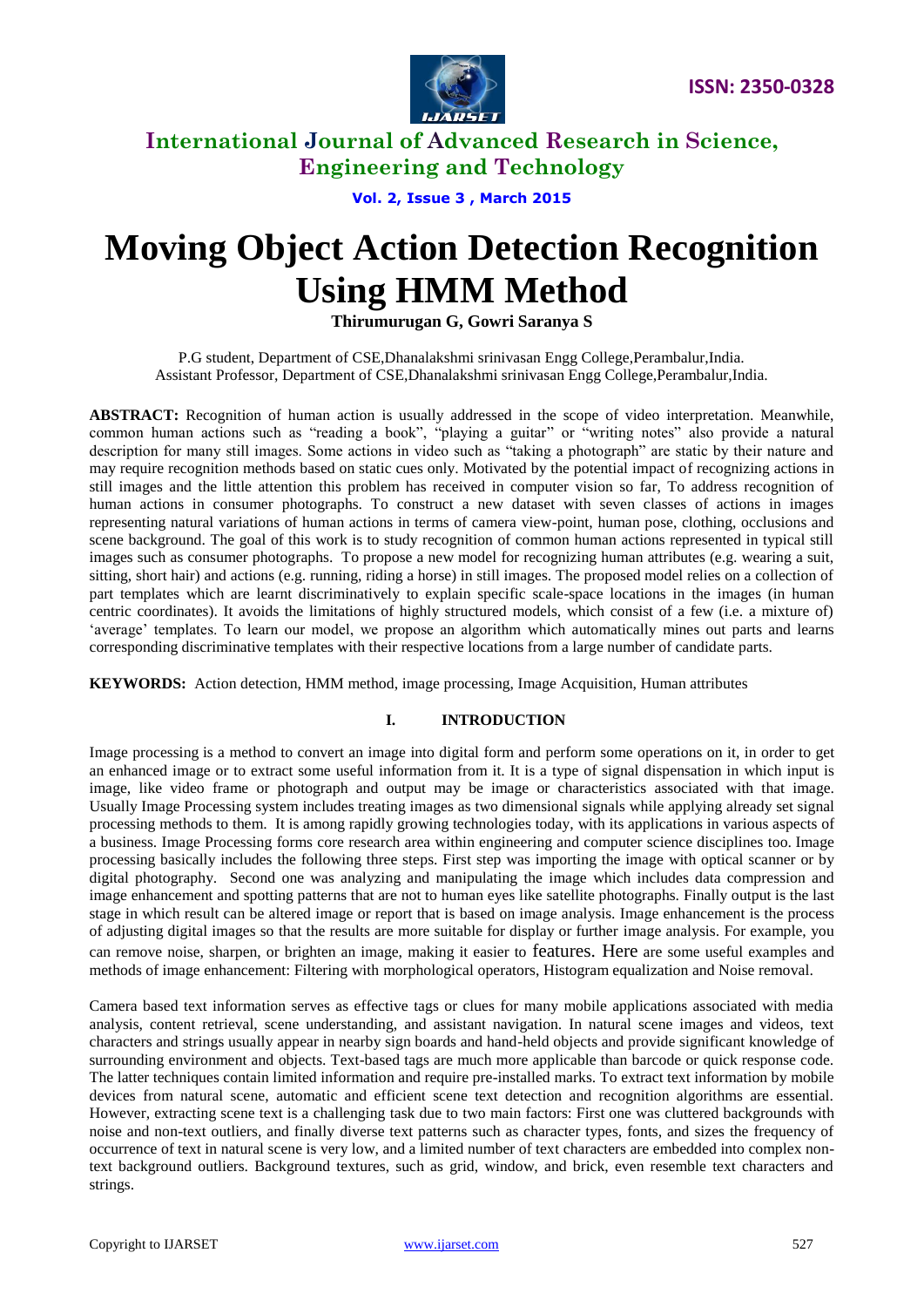

### **Vol. 2, Issue 3 , March 2015**

Recognition of human actions is usually addressed in the scope of video interpretation. Meanwhile, common human actions such as "reading a book", "playing a guitar" or "writing notes" also provide a natural description for many still images. In addition, some actions in video such as "taking a photograph" are static by their nature and may require recognition methods based on static cues only. Motivated by the potential impact of recognizing actions in still images and the little attention this problem has received in computer vision so far, we address recognition of human actions in consumer photographs. To construct a new dataset available with seven classes of actions in 911 Flicker images representing natural variations of human actions in terms of camera view-point, human pose, clothing, occlusions and scene background. To study action recognition in still images using the state-of-the-art bag-of-features methods as well as their combination with the part-based SVM approach. In particular, we investigate the role of background scene context and demonstrate that improved action recognition performance can be achieved by (i) combining the statistical and part-based representations, and (ii) integrating person-centric description with the background scene context. We show results on our newly collected dataset of seven common actions as well as demonstrate improved performance over existing methods on the datasets.

#### **II. RELATED WORK**

Describing person attributes is an active research problem in computer vision. Several methods exist in literature, and to tackle the problem of gender recognition. An evaluation of gender classification methods using automatically detected and aligned faces is performed. Interestingly, the evaluation shows that using automatic face alignment methods did not increase the gender classification performance. To propose an approach for gender classification by using facial shape information to construct discriminating models. The facial shapes are represented using 2D fields of facial surface normal. The work of propose to use a part-based approach based on pose lets for describing human attributes. Recently, propose two pose-normalized descriptors based on deformable part models for attribute description. In this paper, to focus on the problem of gender recognition in the wild using semantic information from different body parts. Other than gender recognition, describing actions associated with humans is a difficult problem in computer vision. In action recognition, given the bounding box of a person both at train and test time, the task is to classify the action label associated with each bounding box. Several approaches exist in literature to solve the problem of action recognition.

The bag-of-words based approaches have shown to obtain promising results for action recognition task. To propose an approach based on learning a max margin classifier to learn the discriminative spatial saliency of images. A comprehensive evaluation of colour features and fusion approaches is performed. Besides the bag-of-words framework, several methods have recently been proposed to find human-object interactions for action recognition. A human centric approach is proposed by that works by first localizing a human and then finding an object and its relationship. To introduce an approach based on pose let activation vector that captures the pose in a multiscale fashion. The work of propose a method based on spatial co-occurrences of objects and individual body parts. A discriminative learning procedure is introduced to solve the problem of the large number of possible interaction pairs. Recently, several methods look into combining part-based information within the bag-of-words framework. The work is based on learning a model based on a collection of part templates learnt discriminatively to select scale-space locations in the images. Similarly, this work also investigates how to combine the semantic part-based information within the bag-ofwords framework for improved action recognition. In recent years, significant progress has been made in the field of human detection. The part-based approach by shown to provide excellent performance. Besides full-body person detection, localizing specific parts of human body such as face, upper body and hand also exist in literature. A Combining these different body part detectors for human attribute description is an open problem in computer vision. In general, Convolution Neural Networks (CNNs) are only handling the 2D raw inputs. To handle the raw input also for the action recognition, Shuiwang ihave proposed a new CNN model. The motion information that was encoded in multiple adjacent frames was captured by extracting the spatial and temporal features. They have also regularized the outputs with high-level features for boosting up the performance level. The results of proposed work were compared with the publishing methods, which showed the promising results in their proposed work with performance and accuracy for the recognition. A novel view invariant action recognition method was proposed by the authors Anwaarul-Haq and they explored the invariance feature of temporal order of action instances. Spatiotemporal features were utilized for ensuring the temporal order during matching. Initially, they had extracted the spatiotemporal features from the video sequences and then fused the features for encapsulating within the class similarity value for the same viewpoints, in which the matching of features across various views were obtained.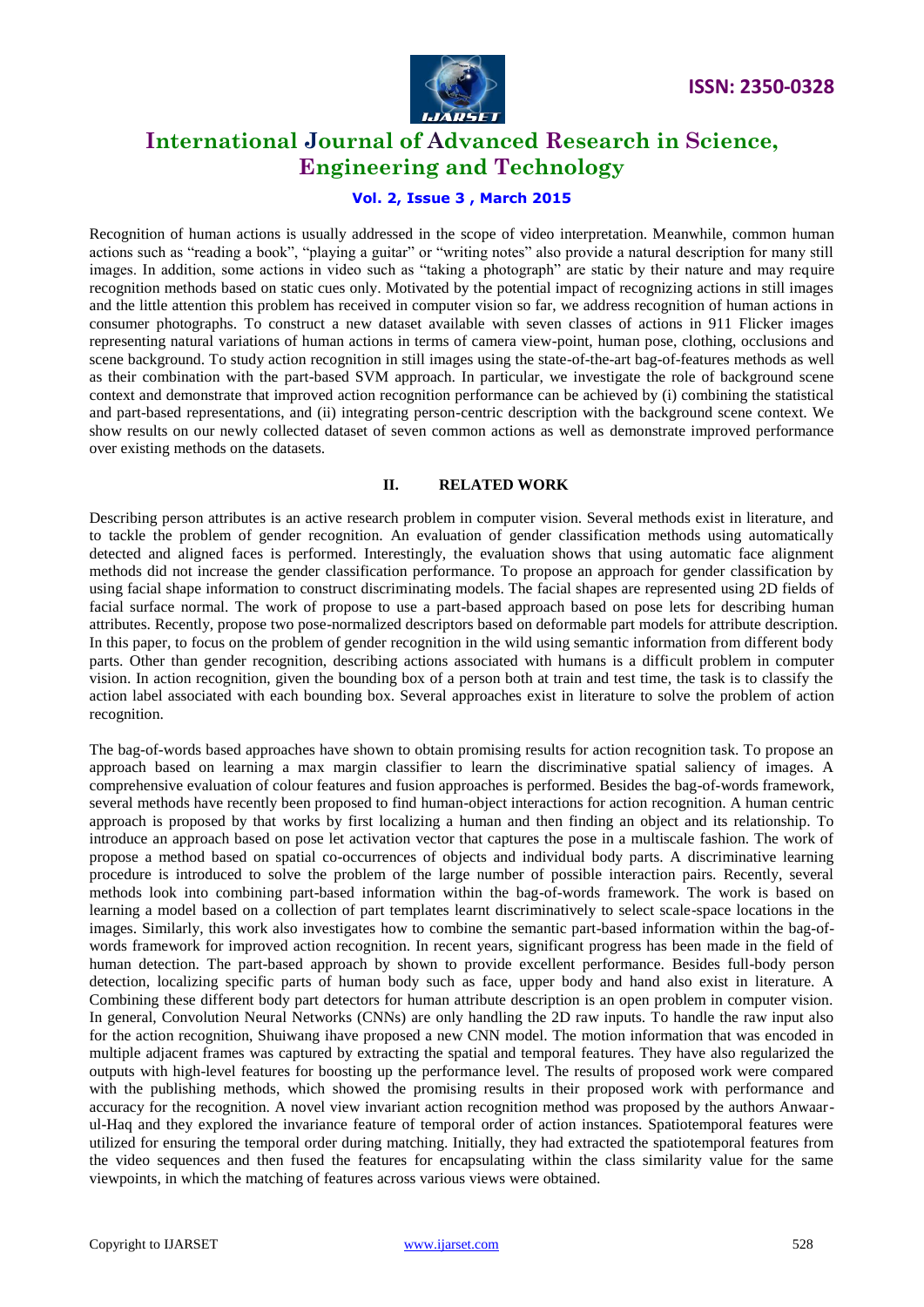

### **Vol. 2, Issue 3 , March 2015**

#### **III. SYSTEM DESIGN**

Automatic image understanding is a major research problem in computer vision. The goal is to analyse an image and be able to make inference based on it e.g. given an image of a person, infer what she is doing. Earlier most of such inference was based on text analysis methods and relied on the (noisy) annotations that came with the image. These annotations could be the tags added by the user or the caption for the image or just the text surrounding the image on a web page. This is changing fast and computer vision technologies that analyse the content of the image, instead of the peripheral noisy text, and make inferences are replacing or augmenting the past systems.

The focus of this project is a semantic description of humans in still images using attributes and actions. Given the daily growing amount of human centric data (e.g. on photo sharing and social networking websites or from surveillance cameras), analysis of humans in images is more important than ever. Most recent work on human attributes or action recognition either rely on, accurate or approximate, estimation of human pose or use general non-human-specific image classification methods. It has been demonstrated that state-of-the-art action recognition can be achieved without solving the difficult problem of pose estimation. Interestingly, several recent methods propose to model interactions between humans and the object(s) associated with the actions. While modelling interactions between humans and contextual objects is an interesting problem, to explore here the broader problem of modelling appearance of humans for attribute and action recognition. Such modelling is critical in the numerous cases where there are no associated objects(e.g. actions like running, walking) and/or the pose is not immediately relevant (e.g. attributes like long hair, wearing teeshirt).

First, to propose a new image representation to better exploit the class specific spatial information. The standard representation i.e. spatial pyramids, has two shortcomings. It assumes that the distribution of spatial information (i) is uniform and (ii) is same for all tasks. To address these shortcomings by learning the discriminative spatial information for a specific task. To propose a model that adapts the spatial information for each image for a given task. This lends more flexibility to the model and allows for misalignments of discriminative regions e.g. the legs may be at different positions, in different images for running class. Finally, to propose a new descriptor for facial expression analysis. To work in the space of intensity differences of local pixel neighbourhoods and propose to learn the quantization of the space and use higher order statistics of the difference vector to obtain more expressive descriptors.

The capability of a classification system depends on those of its two main components *i.e.* the image representation and the classifier. On one hand, the image representation should lead to similar representations for images of the same class, despite of the intra-class variations, and dissimilar representations for those of different classes, despite of interclass similarity. While on the other, the classifier should be strong enough to perform well, even when the representation scheme is only able to capture the (dis)similaritiesrelativelyweakly.Digital systems, like computers and digital cameras, represent and store images as two-dimensional matrices of pixels where each pixel is a vector of numeric values (usually integers). If the image is gray scale, the vector is one dimensional with the only value indicating the intensity of the pixel (between a fixed minimum values, usually 0, for black and a fixed maximum value, usually 255, for white pixel). If the image has colours, assuming the pixels are coded in Red-Green-Blue (RGB5), the vector is three dimensional with each value similarly indicating the intensity of the red, green and blue colours respectively. The final colour of the pixel is obtained by mixing the RGB colours with those intensities.

#### **A) Image Acquisition**

Recognizing actions in still images has recently gained attention in the vision community due to its large applicability to various domains. As opposed to motion and appearance in videos, still images convey the action information via the pose of the person and the surrounding object/scene context. Objects are especially important cues for identifying the type of the action. Previous studies verify this observation and show that identification of objects play an important role in action recognition. A classical way to approach the problem of action recognition in still images is to recover the underlying stick figure. This could be parameterized by the positions of various joints, or equivalently various body parts. In computer graphics this approach has been a resounding success in the form of various techniques for "motion capture". By placing appropriate markers on joints, and using multiple cameras or range sensing devices, the entire kinematic structure of the human body can be detected, localized and tracked over time.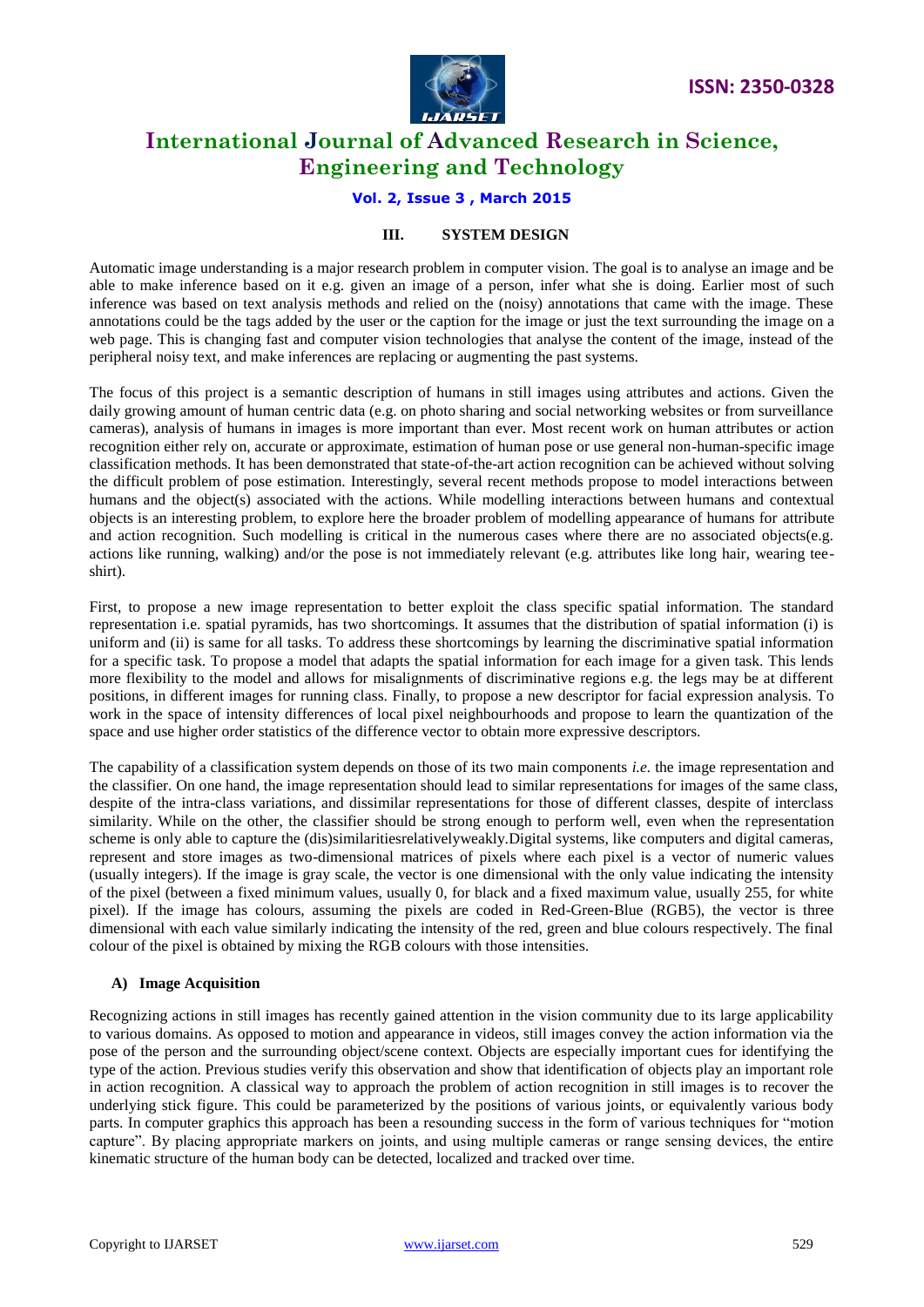

#### **Vol. 2, Issue 3 , March 2015**

#### **B) Pre-processing**

Image pre-processing, also called image restoration, and involves the correction of distortion, degradation, and noise introduced during the imaging process. This process produces a corrected image that is as close as possible, both geometrically and radio metrically, to the radiant energy characteristics of the original scene. Radiometric and geometric are the most common types of errors encountered in remotely sensed imagery. Pre-processing is a common name for operations with images at the lowest level of abstraction for both input and output intensity images. The aim of pre-processing is an improvement of the image data that suppresses unwanted distortions or enhances some image features important for further processing. In this module we convert the RGB image into gray scale images. Then remove the noises from images by using the median filter techniques. The goal of the Median filter is to filter out noise that has corrupted image. It is based on a statistical approach. Typical filters are designed for a desired frequency response. Median filtering is a nonlinear operation often used in image processing to reduce "salt and pepper" noise. A median filter is more effective than convolution when the goal is to simultaneously reduce noise and preserve edges.



**Figure 1: System Architecture Diagram**

#### **C) Pyramid Creation**

Recognition revolves around relevant features. Here filtering the information from the given data. The right features allow you to compare data in order to determine a difference or a similarity. A feature is a relevant piece of information that helps define or represent a larger whole of data. The feature concept is very general. Some methods use global features, which contain data about the object as a whole. Feature selection can be based on a single frame, but they can also be derived from a sequence of frames. This is done to decouple research in person detection from research in gender/action recognition. The task is then, given a bounding box of the person, to decide on the gender or/and the action of the person. Generally, this is approached by applying a spatial pyramid on the provided bounding box, similar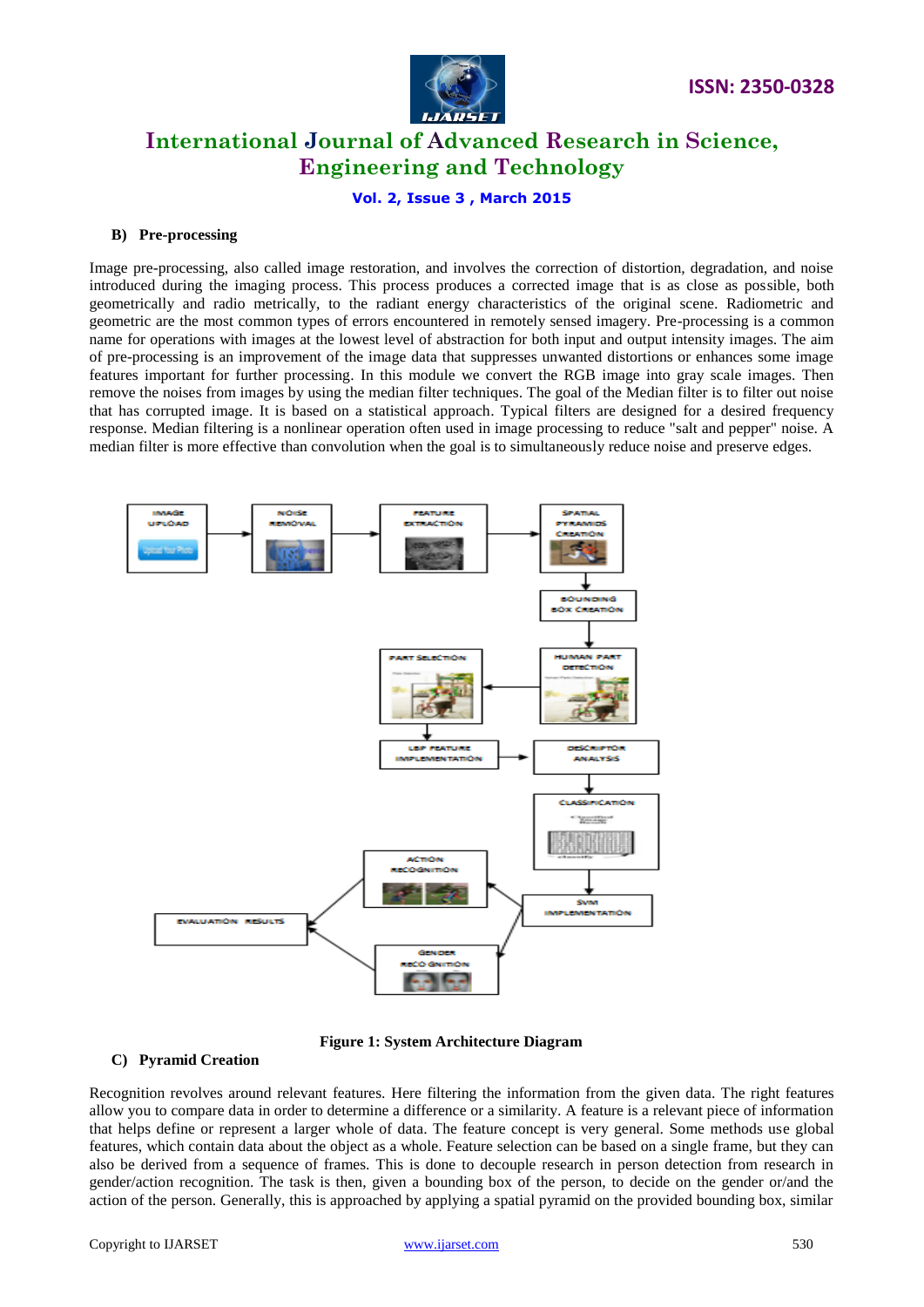

### **Vol. 2, Issue 3 , March 2015**

as is done for image classification and object detection. The pyramid encodes spatial information and allows the description of features dependent on their relative location in the bounding box. Following this strategy for several features (such as shape, texture, and color) was found. The spatial pyramid allows learning a rough spatial structure of the human outline. But because of the large variety of poses, i.e. people can e.g. be lying, sitting or being captured from the back, the discriminative power of such a representation remains inherently limited. This has recently been acknowledged by research in fine-grained object detection, where the task is to distinguish between hundreds of birds, flowers or airplane models. The exact localization of semantic parts on these classes is considered an important step before going into the feature extraction phase.

#### **D) Part selection**

Each of the part detectors fires at multiple locations within the bounding box of the person, yielding a set of hypotheses for all of the parts. These detections come together with a detection score indicating the confidence of the detector. Based on these detectors, we can select human parts. To transform all coordinates to relative coordinates by subtracting the upper left coordinate of the person bounding box, and dividing by the width and respectively height of the bounding box (To indicate relative coordinates). Based on the ground truth bounding boxes we compute the mean location μ<sup>i</sup> and its standard deviation  $\sigma_i$  of part i.

#### **E) Classification**

A composition of features allows for classification. A composition of features is generated by identifying a stable grouping of features. Classification is the process of coding and organizing the composition of features according to abstract or conceptual descriptions. Compositions are not based on the knowledge of a specific object / action / activity, but rather on general assumptions that hold for most classes. Because classification normally doesn"t use specific knowledge, it is a bottom-up process that iterates from low-level grouping to high-level ones. Features are selected and grouped at each level. Grouped or single features or then abstracted to form groups at higher levels. The main problem is what features and how many to group. Grouping to general or to little features may result in classifying different classes as one. Grouping to specific features result in classifying variations of the same class as different classes. The most widely used classifiers are: Neural Network, Support Vector Machines (SVM), k nearest neighbour, Gaussian mixture model, Gaussian, naive Bayes, decision tree and radial basis function classifiers. These classifiers go hand in hand with learning. Implement Local binary patterns (LBP) is the most commonly used feature to extract texture information for image description. The LBP descriptor has shown to obtain state of- the-art results for texture classification. Finally implement Support vector machine classification technique to recognize actions and gender.

#### **IV. CONCLUSION**

Human focused visual data makes up a large chunk of the total visual data on the internet and that generated by surveillance. In the near future, it will be critical to have good representations in order to be able to accurately analyse and understand images using automatic computer vision technologies. Analysing human faces would also become an important technology owing to its numerous important applications e.g. surveillance, human computer interaction, medical applications etc. Here presented a new pyramid model for human analysis. The model learns a collection of discriminative templates which can appear at specific scale space positions. It scores a new image by reconstructing it using the available part templates. To propose a stochastic sub-gradient based learning method. The algorithm is capable of exploring a large number of candidate parts and mining out the discriminative parts best suited for the current binary classification. To validated our method on three challenging publicly available datasets for human attributes and actions. To obtained good qualitative and state-of-the art quantitative results, when no external data is used. To analysed the learnt parts with statistics of their discriminative templates and plan to pursue this direction further to gain additional insight. Our future work is human action recognition in video sequences has become an important research topic in computer vision,whose aim is to make machines to recognize human actions using different types of information, especially the motion information, in the video sequences. This research field has captured the attention of several computer science communities due to its strength in providing personalized support for many different applications and its connection to many different fields of study such as medicine, human-computer interaction, or sociology. Three aspects for human activity recognition are addressed including core technology, human activity recognition systems, and applications from low-level to high-level representation. In the core technology, three critical processing stages are thoroughly discussed mainly: human